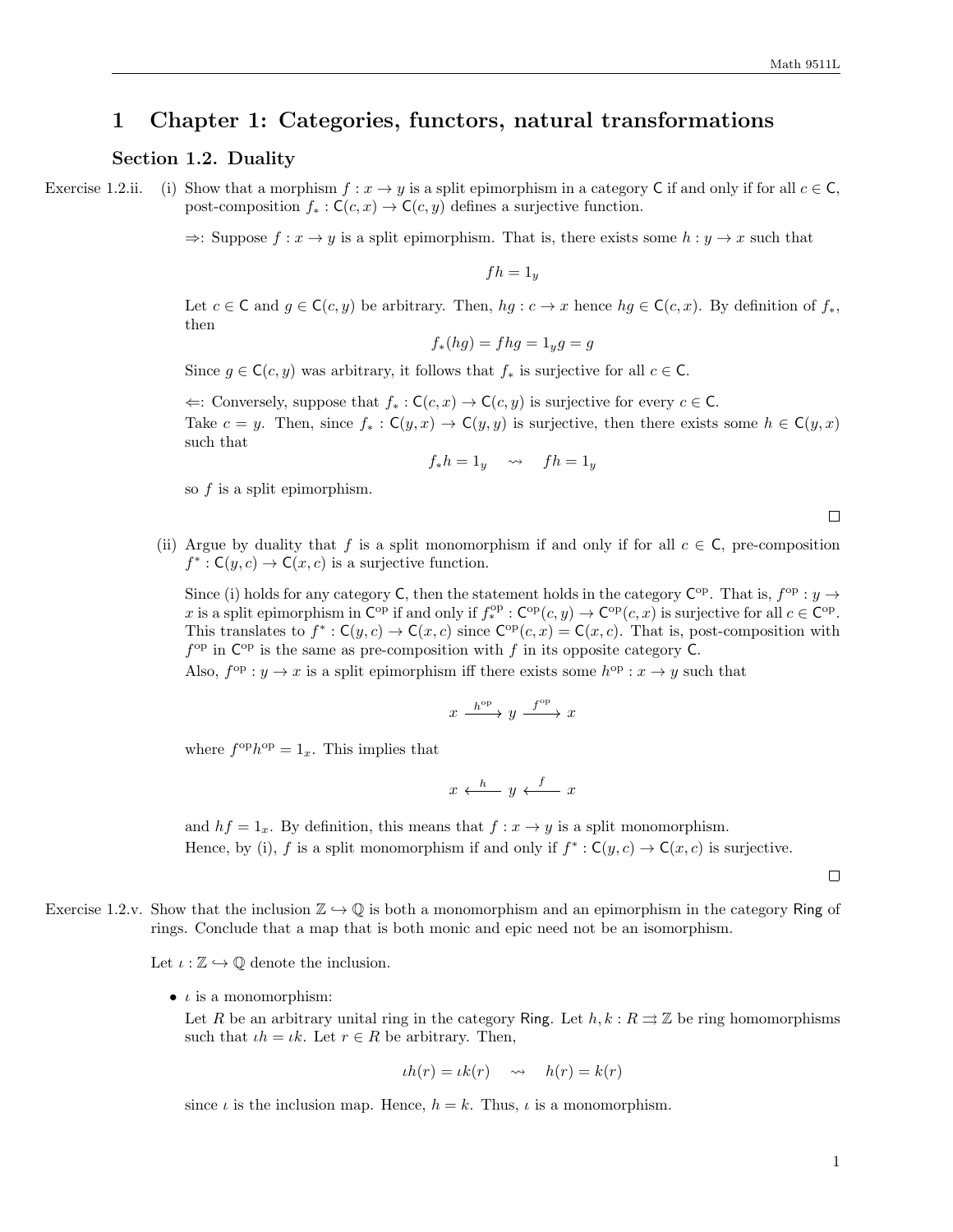$\bullet$  *ι* is an epimorphism:

Let S be an arbitrary unital ring and  $h, k : \mathbb{Q} \rightrightarrows S$  be such that  $h \cdot l = k \cdot l$ . **Claim:** If  $h, k : \mathbb{Q} \rightrightarrows S$  are ring homomorphisms such that  $h(n) = k(n)$  for all  $n \in \mathbb{Z}$ , then  $h = k$ . i.e., ring homomorphisms from Q are uniquely determined by the image of Z. *Proof of claim:* Let  $q = \frac{a}{b} \in \mathbb{Q}$  be arbitrary. Then,

$$
h\left(\frac{a}{b}\right) = h(a)h\left(\frac{1}{b}\right)
$$
  

$$
= k(a)h\left(\frac{1}{b}\right)
$$
  

$$
= k\left(\frac{a}{b}b\right)h\left(\frac{1}{b}\right)
$$
  

$$
= k\left(\frac{a}{b}\right)k(b)h\left(\frac{1}{b}\right) = k\left(\frac{a}{b}\right)h(b)h\left(\frac{1}{b}\right)
$$
  

$$
= k\left(\frac{a}{b}\right)h(1)
$$
  

$$
\Rightarrow h\left(\frac{a}{b}\right) = k\left(\frac{a}{b}\right)
$$

As  $q \in \mathbb{Q}$  was arbitrary, then  $h = k$ .

Now, since  $h = k\iota$  by assumption, then  $h(n) = k(n)$  for all  $n \in \mathbb{Z}$ . By the claim, then  $h = k$ . Thus,  $\iota$  is an epimorphism.

Therefore, even though  $\mathbb{Z} \hookrightarrow \mathbb{Q}$  is epic and monic, it is not an isomorphism (it is not surjective).

 $\Box$ 

Exercise 1.2.vi. Prove that a morphism that is both a monomorphism and a split epimorphism is necessarily an isomorphism. Argue by duality that a split monomorphism that is an epimorphism is also an isomorphism.

Let  $f: x \to y$  be an arbitrary morphism in a category C such that:

- f is a monomorphism: for all  $h, k : w \rightrightarrows x$ , if  $fh = fk$ , then  $h = k$ .
- f is a split epimorphism: there exists some  $g: y \to x$  such that  $fg = 1_y$ .

Now, consider  $fgf : x \to y$ . Since  $fg = 1_y$ , then

$$
fgf = 1_y f = f1_x
$$

That is,  $f(gf) = f(1_x)$ . Since f is a monomorphism and  $gf$ ,  $1_x : x \rightrightarrows x$ , then  $gf = 1_x$ . Therefore, there exists some  $g: y \to x$  such that  $fg = 1_y$  and  $gf = 1_x$ , so f is an isomorphism.

Now, since the above statement holds for all categories C, then it also holds in  $\mathsf{C}^{\mathrm{op}}$ . Let  $f^{\mathrm{op}}: y \to x$  be a morphism in  $\mathsf{C}^{\mathrm{op}}$  such that  $f^{\mathrm{op}}$  is a monomorphism and a split epimorphism. Then, by above,  $f^{\mathrm{op}}$ is an isomorphism which implies that  $f$  is also an isomorphism (notion of isomorphism is self-dual). Now,  $f^{\text{op}}$  is a monomorphism  $\leadsto f$  is an epimorphism and  $f^{\text{op}}$  is a split epimorphism  $\leadsto f$  is a split monomorphism as follows.

- $f^{\text{op}}$  is a monomorphism: for all  $h^{\text{op}}, k^{\text{op}} : w \rightrightarrows y$ , if  $f^{\text{op}}h^{\text{op}} = f^{\text{op}}k^{\text{op}},$  then  $h^{\text{op}} = k^{\text{op}}$ . – This is precisely the statement that  $f: x \to y$  is such that for all  $h, k : y \rightrightarrows w$ , if  $hf = kf$ , then  $h = k$ . That is, f is an epimorphism.
- $f^{\text{op}}$  is a split epimorphism: there exists some  $g^{\text{op}}: x \to y$  such that  $f^{\text{op}}g^{\text{op}} = 1_x$ .
	- As in exercise 1.2.ii [\(ii\),](#page-0-0) then  $f$  is a split monomorphism.

Therefore, if f is an epimorphism and a split monomorphism, then f is an isomorphism.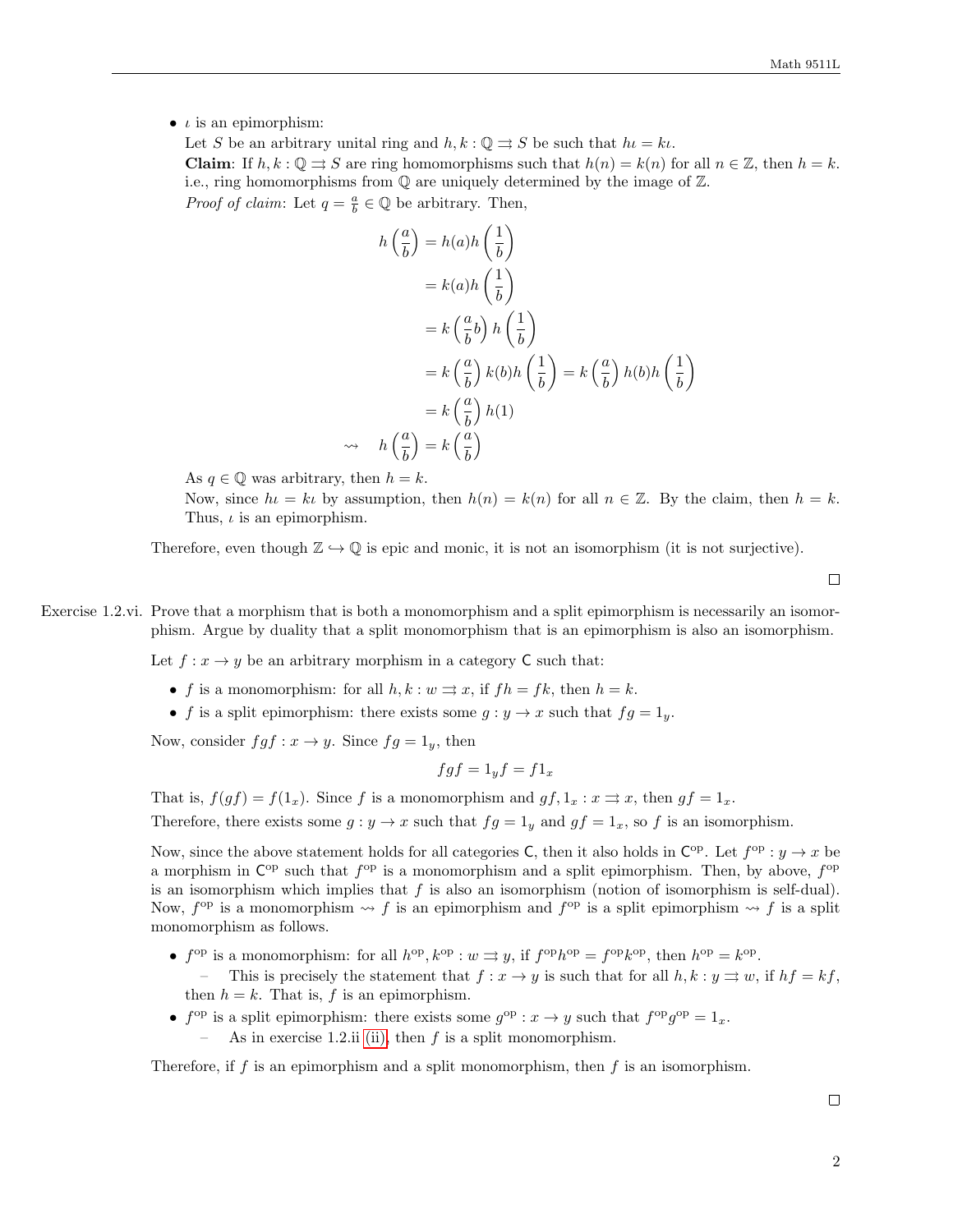### Section 1.3. Functoriality

Exercise 1.3.iii. Find an example to show that the objects and morphisms in the image of a functor  $F: \mathsf{C} \to \mathsf{D}$  do not necessarily define a subcategory of D.

> Let C be the category defined by 4 objects  $x, y, z, w$  and morphisms  $x \to y, z \to w$  and the identity morphisms.

> Let D be the category defined by 3 objects a, b, c and morphisms  $a \to b$ ,  $b \to c$ ,  $a \to c$ , and the identity morphisms.

Consider the functor  $F: \mathsf{C} \to \mathsf{D}$  given by the following

$$
F(x) = a, F(y) = b = F(z), \text{ and } F(w) = c
$$

and  $F$  extends uniquely to the morphisms. The image of  $F$  is not a category. It consists of objects  $a, b, c$  and morphisms  $Fx \rightarrow Fy : a \rightarrow b, Fz \rightarrow Fw : b \rightarrow c$  and the identity morphisms. But, for  $F(\mathsf{C})$ to be a category, there would also need to be a composite morphism  $a \to c$ . By this construction, such a morphism does not exist. Hence, the image of  $F$  does not define a subcategory of  $D$ .

 $\Box$ 

Exercise 1.3.viii. Lemma 1.3.8. shows that functors preserve isomorphisms. Find an example to demonstrate that functors need not **reflect isomorphisms**: that is, find a functor  $F : C \to D$  and a morphism f in C so that  $Ff$  is an isomorphism in D but f is not an isomorphism in C.

> Let  $C = Top_*$  (category of based topological spaces) and  $D = Group$ . Let  $F : C \rightarrow D$  be the functor  $F = \pi_1$ . Consider the morphism  $\iota : S^1 \hookrightarrow \mathbb{R}^2 \setminus \{(0,0)\}$  in Top<sub>\*</sub> where both spaces have basepoint (1,0). Then, clearly  $S^1 \not\cong \mathbb{R}^2 \setminus \{(0,0)\}$  in  $\text{Top}_*.$  However,  $\pi_1(S^1) \cong \pi_1(\mathbb{R}^2 \setminus \{(0,0)\} \cong \mathbb{Z}$ . Hence,  $F\iota$ is an isomorphism in Group but  $\iota \in \text{Top}_*$  is not an isomorphism. Therefore, functors need not reflect isomorphisms.

Exercise 1.3.ix. For any group  $G$ , we may define other groups:

- the center  $Z(G) = \{h \in G \mid hg = gh \,\forall g \in G\}$ , a sbgroup of G,
- the commutator subgroup  $C(G)$ , the subgroup generated by elements  $ghg^{-1}h^{-1}$  for any  $g, h \in G$ , and
- the automorphism group  $Aut(G)$ , the group of isomorphisms  $\varphi : G \to G$  in Group.

Trivially, all three constructions define a functor from the discrete category of groups (with only identity morphisms) to Group. Are these constructions functorial in

- the isomorphisms of groups? That is, do they extend to functors  $Group_{\rm iso}} \rightarrow Group$ ?
- the epimorphisms of groups? That is, do they extend to functors  $Group_{\text{epi}} \rightarrow Group$ ?
- all homomorphisms of groups? That is, do they extend to functors  $Group \rightarrow Group?$

First, note that the constructions send objects (groups) to objects. Hence, to check functoriality, it suffices to check the morphism axioms.

(1)  $Group_{iso} \rightarrow Group:$ 

In Group<sub>iso</sub>, if  $f: G \to H$  is a morphism, then  $G \cong H$  (G and H are isomorphic groups). By results in group theory, then

$$
Z(G) \cong Z(H)
$$
  
\n
$$
C(G) \cong C(H)
$$
  
\n
$$
Aut(G) \cong Aut(H)
$$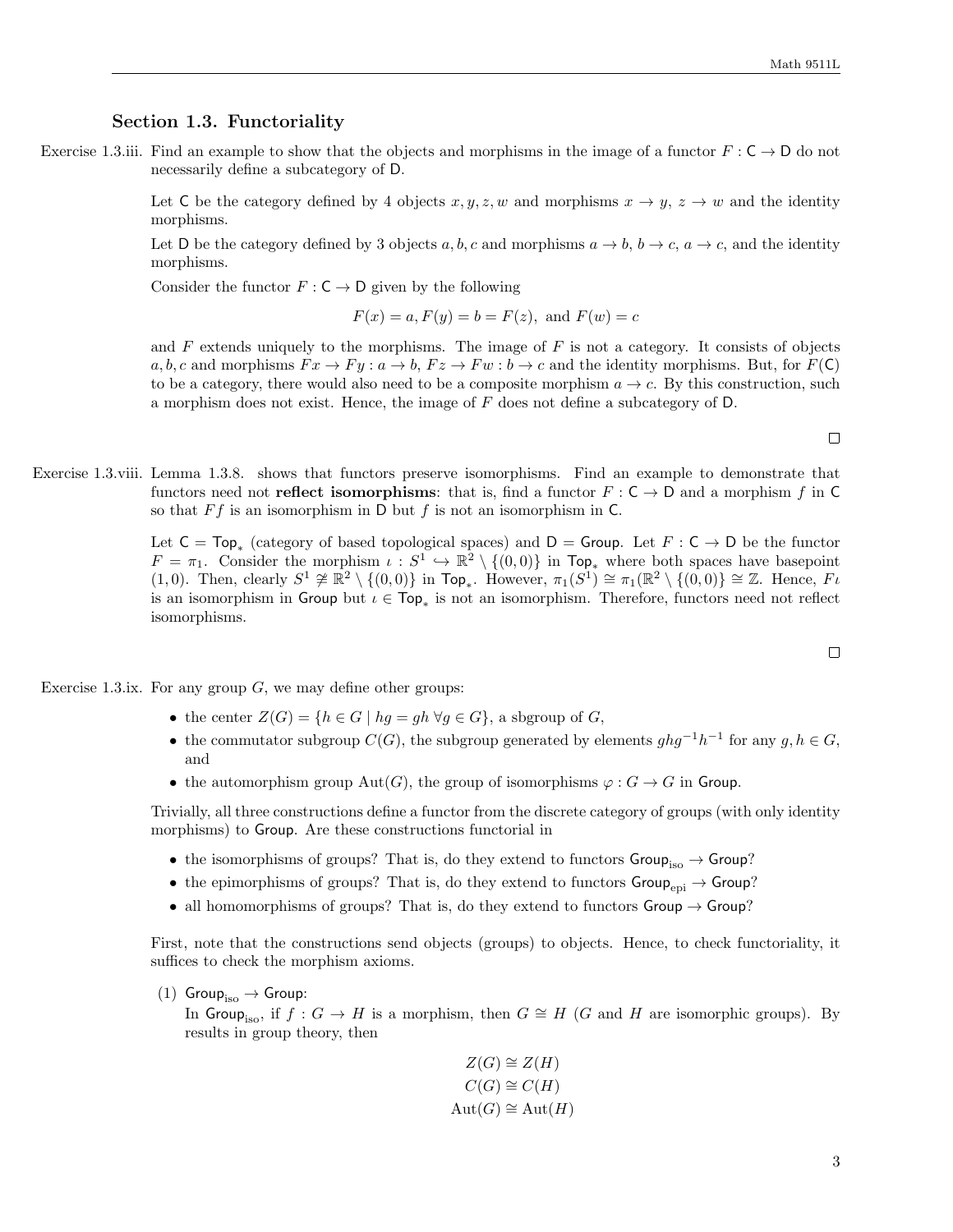In particular, denoting  $F_1$  as the functor  $Z(-)$ ,  $F_2$  as the functor  $C(-)$ , and  $F_3$  as the functor Aut(−), then in Group, there are morphisms  $F_1f : Z(G) \to Z(H), F_2f : C(G) \to C(H), F_3f$ :  $Aut(G) \to Aut(H)$  (in fact, they are isomorphisms).

To check the functoriality axioms, let  $f, g \in \mathsf{Group}_{\text{iso}}$  be such that  $f: G \to H, g: H \to J$  for groups  $G, H, J$  and  $f, g$  group isomorphisms. Then,  $F_1gF_1f = F_1(gf)$  by construction and the same holds for  $F_2, F_3$ . Also, for any  $G \in \text{Group}_{\text{iso}}$ ,  $F_i(1_G) = 1_{F_{i_G}}$ . Hence, these constructions are functorial in the isomorphisms of groups.

(2) Group<sub>epi</sub>  $\rightarrow$  Group:

Suppose  $f: G \to H \in \mathsf{Group}_{\mathrm{epi}}$  is a surjective group homomorphism.  $Z(-)$ :

Define the action of  $F_1 = Z(-)$  on homomorphism f by  $f|_{Z(G)} : Z(G) \to Z(H)$ . This is indeed a homomorphism. Let  $g \in Z(G)$  be arbitrary. To see that  $f(g) \in Z(H)$ , let  $h \in H$  be arbitrary. Then, since f is surjective, there exists some  $g' \in G$  such that

$$
f(g') = h
$$

Then,

$$
f(g)h = f(g)f(g')
$$

Since  $f$  is a homomorphism, then

$$
f(g)h = f(gg')
$$

Since  $g \in Z(G)$ , then  $gg' = g'g$  and hence

$$
f(g)h = f(g'g)
$$
  

$$
f(g)h = f(g')f(g)
$$
  

$$
\Rightarrow \quad f(g)h = hf(g)
$$

Since  $h \in H$  was arbitrary, then  $f(g) \in Z(H)$  and  $f : Z(G) \to Z(H)$  defines a homomorphism, so  $(Z-)$ : Group<sub>epi</sub> → Group is a functor.

 $Aut(-):$ 

If  $f: G \to H$  is a homomorphism, what property must it have for Aut(f) to be defined? Let  $\varphi \in G$ . If  $\text{Aut}(f) : \text{Aut}(G) \to \text{Aut}(H)$  exists, then the following must hold.

$$
\begin{array}{ccc}\nG & \xrightarrow{\varphi} & G \\
f & f^{-1} & f \\
H & \xrightarrow{\qquad} & H\n\end{array}
$$

That is,  $f^{-1}$  must exist, so f must be an isomorphism. For every  $\varphi \in \text{Aut}(G)$ , define

$$
Aut(f)(\varphi) = f \circ \varphi \circ f^{-1}
$$

This is a functor if and only if f is an isomorphism. Suppose  $G \stackrel{f}{\to} H \stackrel{g}{\to} K$  are group isomorphisms. Then, for any  $\varphi \in \text{Aut}(G)$ , the following holds.

$$
\begin{aligned} \text{Aut}(g \circ f)(\varphi) &= (g \circ f) \circ \varphi \circ (g \circ f)^{-1} \\ &= g \circ f \circ \varphi \circ f^{-1} \circ g^{-1} \\ &= \text{Aut}(g)(f \circ \varphi \circ f^{-1}) \\ \Rightarrow \quad \text{Aut}(g \circ f)(\varphi) &= \text{Aut}(g) \circ \text{Aut}(f)(\varphi) \end{aligned}
$$

Also, it is clear that  $Aut(id_G) = id_{Aut(G)}$ . Hence,  $Aut(-)$  defines a functor if and only if f is an isomorphism. That is,  $Aut(-)$ : Group<sub>epi</sub> → Group does not define a functor.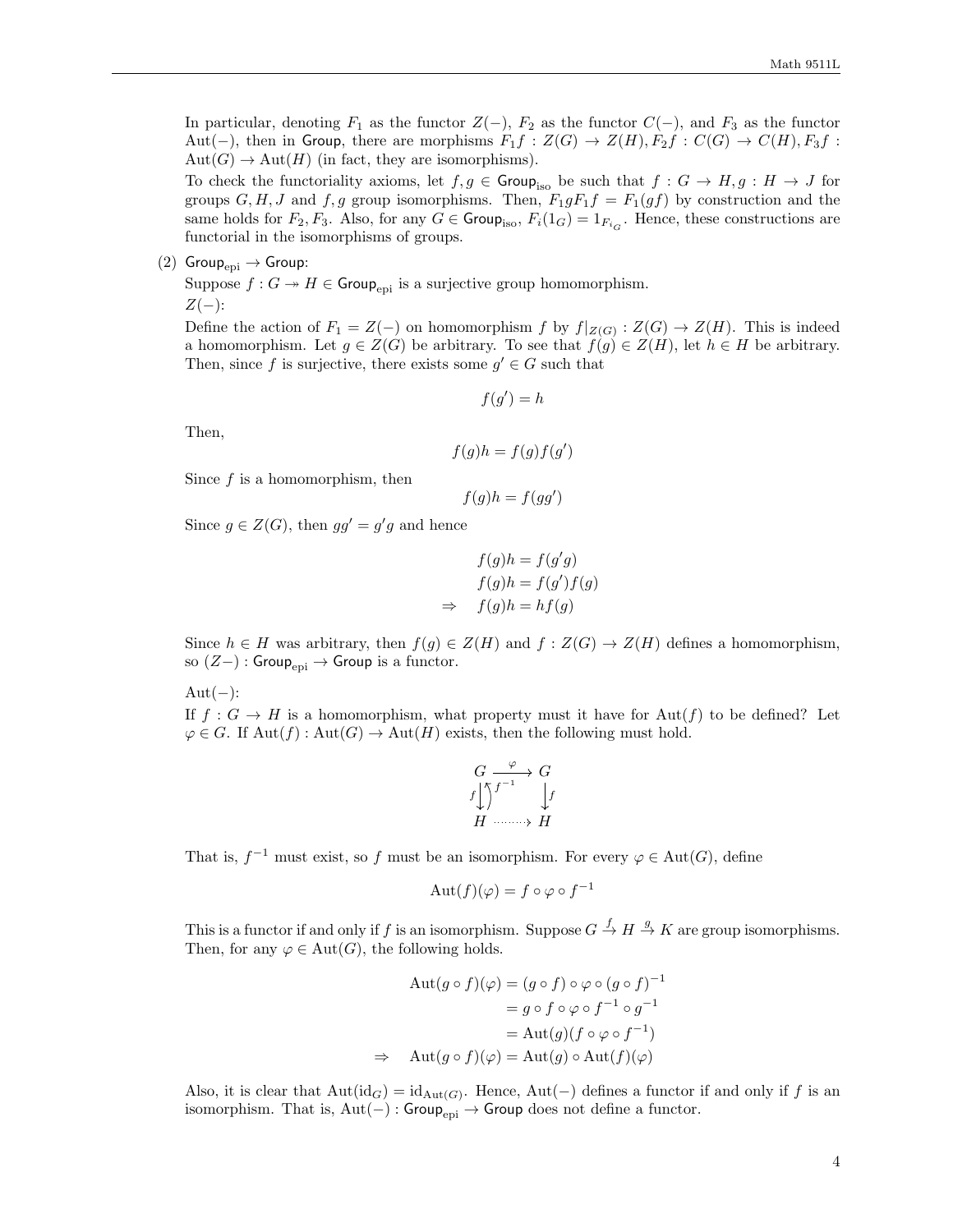(3) Group  $\rightarrow$  Group:

Suppose  $f: G \to H \in \mathsf{Group}$  is a group homomorphism. From above, since f is not necessarily an isomorphism, then  $Aut(-)$ : Group → Group is not a functor. Also,  $Z(-)$ : Group → Group does not define a functor. To see this, consider  $\mathbb{Z}/2\mathbb{Z} = S_2 \hookrightarrow S_3$  given by

$$
\begin{pmatrix} 1 & 2 \\ 2 & 1 \end{pmatrix} \mapsto \begin{pmatrix} 1 & 2 & 3 \\ 2 & 1 & 3 \end{pmatrix}
$$

Since  $Z(S_2) = S_2$ , this does not preserve centers (as  $(213) \notin Z(S_3)$ ), so  $Z(-)$ : Group → Group is not a functor.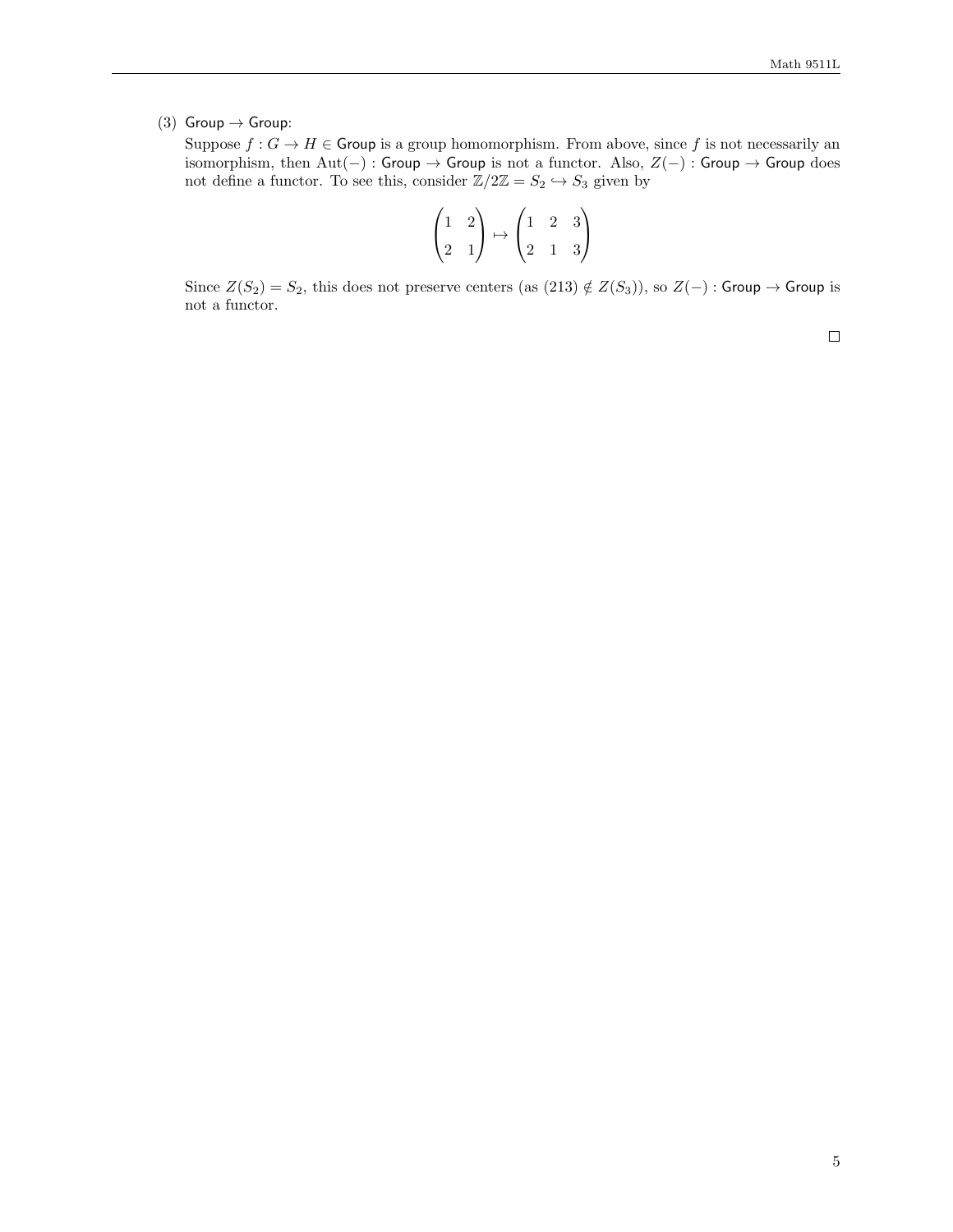## Section 1.4. Naturality

Exercise 1.4.i. Suppose  $\alpha : F \Rightarrow G$  is a natural isomorphism. Show that the inverses of the component morphisms define the components of a natural isomorphism  $\alpha^{-1}$  :  $G \Rightarrow F$ .

> Let C, D be categories and  $F, G : \mathsf{C} \rightrightarrows \mathsf{D}$  be functors such that  $\alpha : F \Rightarrow G$  is a natural isomorphism. By definition, then  $\alpha_c : Fc \to Gc$  is an isomorphism for every  $c \in \mathsf{C}$ . That is, for each  $c \in \mathsf{C}$ , there exists a morphism  $\alpha_c^{-1}$ :  $Gc \to Fc \in \mathsf{C}$  such that

$$
\alpha_c \alpha_c^{-1} = 1_{Gc}
$$

and

$$
\alpha_c^{-1}\alpha_c=1_{Fc}
$$

Define  $\alpha^{-1}: G \Rightarrow F$  using the maps  $\alpha_c^{-1}$  as the components of  $\alpha$ . Now, let  $f: c \to c'$  be an arbitrary morphism in C. Since  $\alpha : F \Rightarrow G$ , then the following commutes:

$$
\begin{array}{ccc}\nFc & \xrightarrow{\alpha_c} & Gc \\
Ff & & \downarrow Gf \\
Fc' & \xrightarrow{\alpha_{c'}} & Gc'\n\end{array}
$$

That is, for all  $c, c' \in \mathsf{C}$ ,

 $Gf\alpha_c = \alpha_{c'}Ff$ 

Pre-composing both sides by  $\alpha_c^{-1}$ , we obtain

$$
Gf\alpha_c\alpha_c^{-1} = \alpha_{c'}Ff\alpha_c^{-1}
$$

$$
Gf1_{Gc} = \alpha_{c'}Ff\alpha_c^{-1}
$$

Post-composing by  $\alpha_{c'}^{-1}$ , then

$$
\alpha_{c'}^{-1} G f = \alpha_{c'}^{-1} \alpha_{c'} F f \alpha_c^{-1}
$$
  
\n
$$
\Rightarrow \alpha_{c'}^{-1} G f = F f \alpha_c^{-1}
$$

That is, the following commutes for all  $f : c \to c'$ .

$$
\begin{array}{ccc}\nFc & \xleftarrow{\alpha_c^{-1}} & Gc \\
Ff & & \downarrow cf \\
Fc' & \xleftarrow{\alpha_{c'}^{-1}} & Gc'\n\end{array}
$$

As  $c \in \mathsf{C}$  was arbitrary, then the components  $\alpha_c^{-1}$  define a natural transformation  $\alpha^{-1} : G \Rightarrow F$ . Also, since each  $\alpha_c^{-1}$  is an isomorphism, then  $\alpha^{-1}$  is in fact a natural isomorphism.

 $\Box$ 

Exercise 1.4.iv. In the notation of Example 1.4.7, prove that distinct parallel morphisms  $f, g : c \implies d$  define distinct natural transformations

$$
f_*, g_* : C(-, c) \Rightarrow C(-d, )
$$
 and  $f^*, g^* : C(d, -) \Rightarrow C(c, -)$ 

by post- and pre-composition.

By Example 1.4.7 (p. 27),  $f_*, g_*, f^*, g^*$  define natural transformations. It remains to show that distinct  $f, g: c \rightrightarrows d$  define distinct natural transformations in both cases.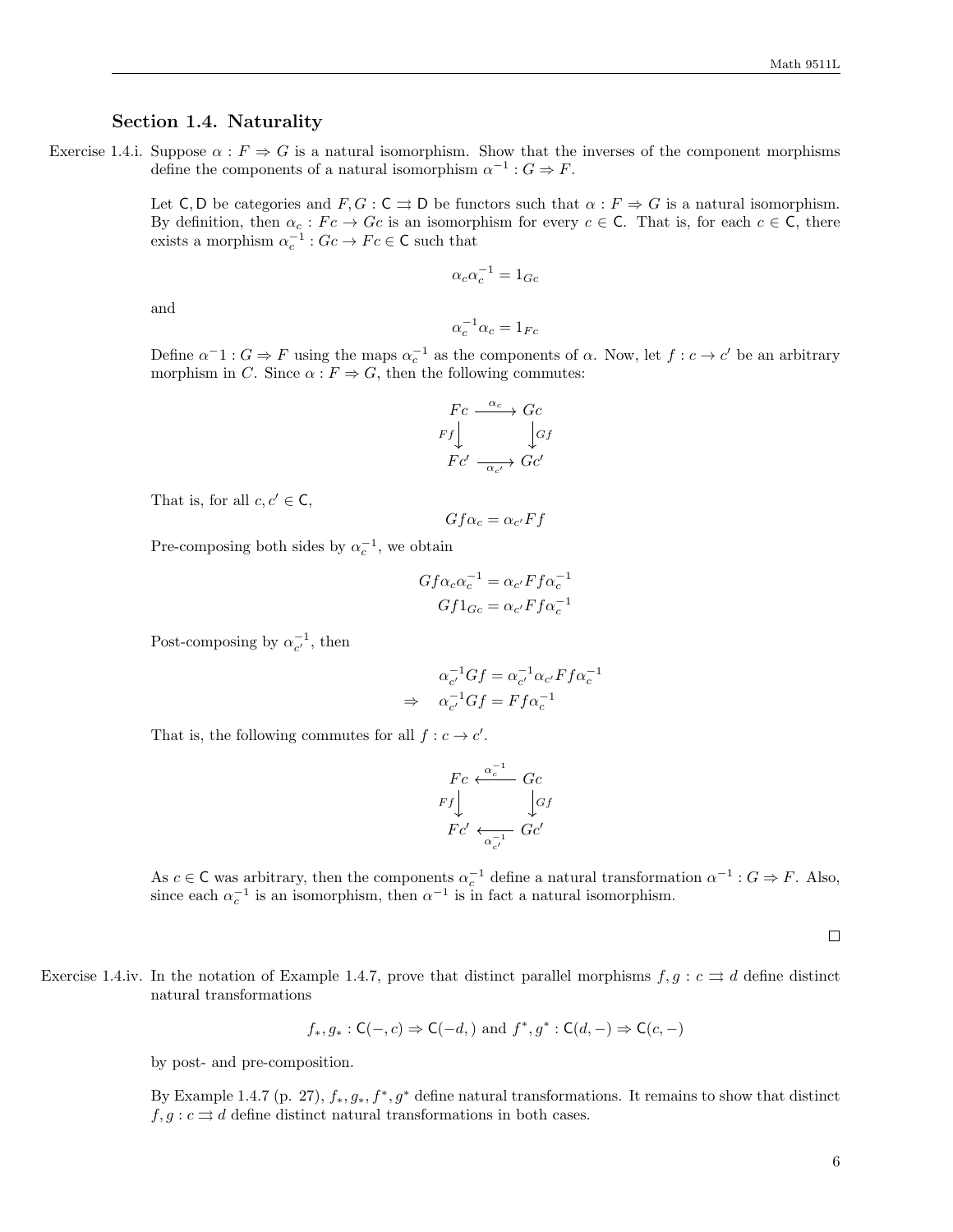Suppose  $f_* = g_*$  are such that  $C(-, c) \stackrel{f_*}{\rightrightarrows}$  $\frac{\partial}{\partial s} \mathsf{C}(-,d)$ . Since  $f_* = g_*,$  then  $(f_*)_c = (g_*)_c$ . Hence, applying this to the morphism  $id_c \in \mathsf{C}(c, c)$ ,

$$
(f_*)_c(\mathrm{id}_c) = (g_*)_c(\mathrm{id}_c)
$$
  
\n
$$
\Rightarrow f = g
$$

Thus, if  $f \neq g$ , then  $f_*$  and  $g_*$  define distinct natural transformations.

Analogously, suppose that  $f^* = g^*$  are such that  $\mathsf{C}(c, -) \stackrel{f^*}{\rightrightarrows}$  $\frac{f^*}{g^*} C(d, -)$ . Since  $f^* = g^*$ , then  $(f^*)_c = (g^*)_c$ . Hence, applying this to the morphism id<sub>c</sub> ∈ C(c, c), in the same way as above,  $f = g$ .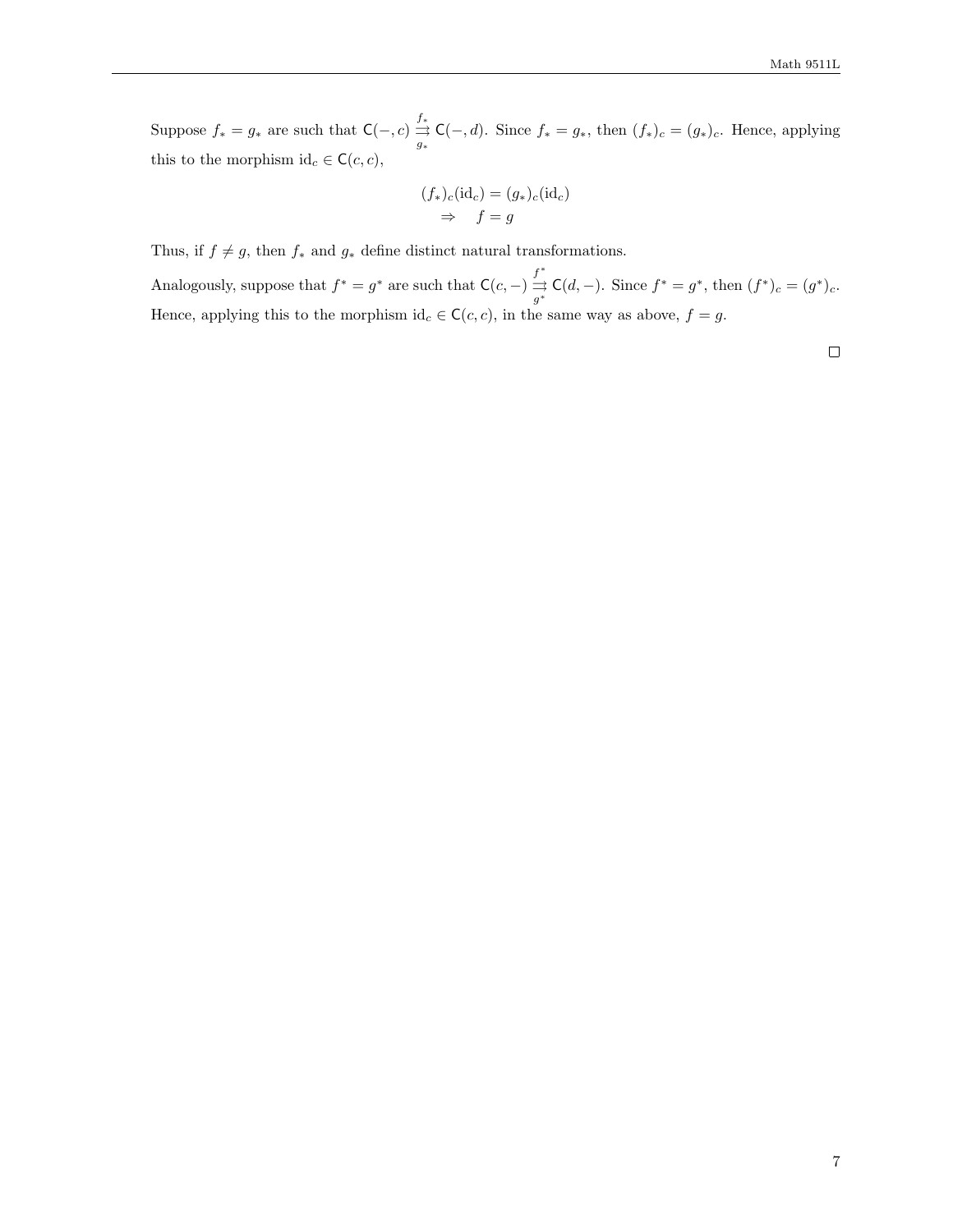## Section 1.5. Equivalence of categories

Exercise 1.5.xi. Consider the functors  $\mathsf{Ab} \to \mathsf{Group}$  (inclusion),  $\mathsf{Ring} \to \mathsf{Ab}$  (forgetting the multiplication),  $(-)^{\times}$ : Ring  $\rightarrow$  Group (taking the group of units), Ring  $\rightarrow$  Rng (inclusion), Field  $\rightarrow$  Ring (inclusion), and  $\text{Mod}_R \to \text{Ab}$  (forgetful). Determine which functors are full, which are faithful, and which are essentially surjective. Do any define an equivalence of categories?

A summary:

| Functor                                   | Full         | Faithful     | Essentially surjective   | Equivalence |
|-------------------------------------------|--------------|--------------|--------------------------|-------------|
| $Ab \hookrightarrow$ Group                | $\sqrt{Yes}$ | $\sqrt{Yes}$ | $\times$ No              | $\times$ No |
| $Ring \rightarrow Ab$                     | $\times$ No  | $\sqrt{Yes}$ | $\times$ No              | $\times$ No |
| $(-)^{\times}$ : Ring $\rightarrow$ Group | $\times$ No  | $\times$ No  | $\times$ No <sup>*</sup> | $\times$ No |
| $Ring \hookrightarrow Rng$                | $\times$ No  | $\sqrt{Yes}$ | $\times$ No              | $\times$ No |
| Field $\hookrightarrow$ Ring              | $\sqrt{Yes}$ | $\sqrt{Yes}$ | $\times$ No              | $\times$ No |
| $\mathsf{Mod}_R \to \mathsf{Ab}$          | $\times$ No  | $\sqrt{Yes}$ | $\sqrt{Yes}$             | $\times$ No |

First, note that by *Theorem 1.5.9* (characterization of category equivalences), a functor defines an equivalence of categories if and only if it is fully faithful and essentially surjective.

- 1.  $Ab \hookrightarrow$  Group.
	- Ab  $\hookrightarrow$  Group is fully faithful. The inclusion map is clearly injective on objects. Also, any morphism in Ab is also a morphism in Group. Hence, Ab is a full subcategory of Group, and hence the inclusion functor is full and faithful.
	- Ab  $\rightarrow$  Group is not essentially surjective because there exist non-abelian groups (e.g., the dihedral group  $D_6$ ).
	- $\rightarrow$  since Ab  $\rightarrow$  Group is not essentially surjective, it is not an equivalence of categories.

## 2. Ring  $\rightarrow$  Ab.

Denote  $F :$  Ring  $\rightarrow$  Ab.

•  $F$  is not full.

There does not exist a ring homomorphism  $\varphi : \mathbb{Z}/n\mathbb{Z} \to \mathbb{Z}$  but there does exist a group homomorphism  $\mathbb{Z}/n\mathbb{Z} \to \mathbb{Z}$  given by the trivial homomorphism, i.e.,  $[x] \mapsto 0$  for all  $x \in \mathbb{Z}/n\mathbb{Z}$ . Hence,  $F$  is not surjective on hom-sets, so  $F$  is not full.

•  $F$  is faithful.

Let  $\varphi : R \to S$  be an arbitrary ring homomorphism in Ring. Then,  $\varphi$  is a group homomorphism of abelian groups with additional structure. Thus, if  $\varphi \neq \psi \in \mathsf{Ring}$ , then  $F\varphi \neq F\psi$  in Ab. That is  $\varphi \neq \psi$  in Ab. Hence,

$$
Ring(x, y) \to Ab(x, y)
$$
 is injective

so  $F$  is a faithful functor.

•  $F$  is not essentially surjective.

There exist abelian groups that cannot admit a ring structure (with unity). First note that for any finite abelian group, it is the product of finite cyclic groups, and hence it can admit a ring structure. Thus, the only possible candidates for groups that cannot admit a ring structure are infinite groups.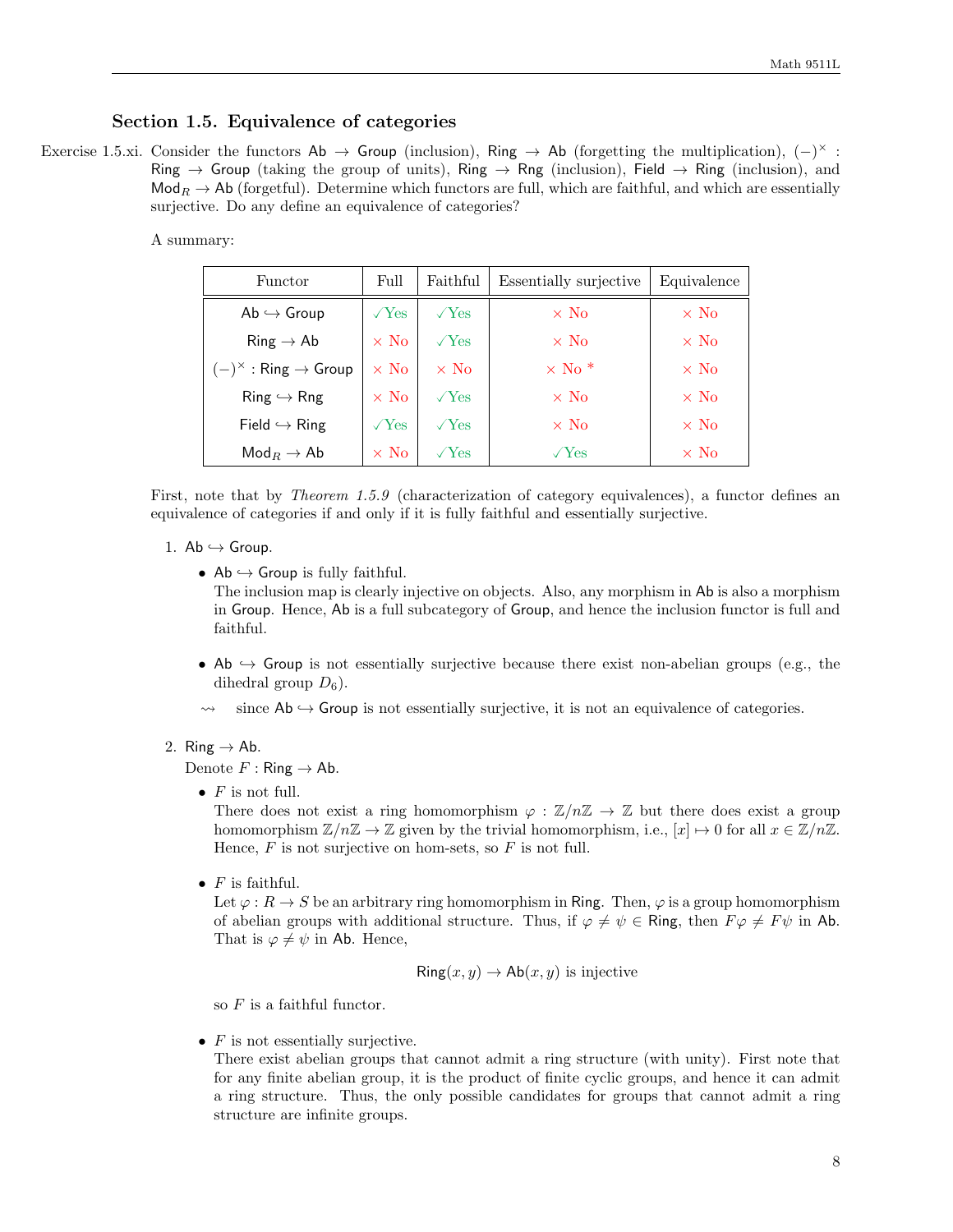Consider  $G = \mathbb{Q}/\mathbb{Z} \in$  Ab. Any  $r + \mathbb{Z} \in \mathbb{Q}/\mathbb{Z}$  has finite additive order. If  $r = \frac{m}{n}$  for  $m, n \in \mathbb{Z}, n > 0$ , then

$$
n(r + \mathbb{Z}) = m + \mathbb{Z} = \mathbb{Z} = e \longrightarrow
$$
 identity in  $\mathbb{Q}/\mathbb{Z}$ 

Thus,  $|r + \mathbb{Z}|$  divides n and so  $|r + \mathbb{Z}|$  is finite. Also, notice that for any  $n \in \mathbb{Z}$ ,  $\frac{1}{n} \in \mathbb{Q}/\mathbb{Z}$  has additive order n.

*Claim:*  $\mathbb{Q}/\mathbb{Z}$  cannot admit a ring structure.

To see this, for the purpose of contradiction suppose that  $\mathbb{Q}/\mathbb{Z}$  is a ring with unity. Since every element of  $\mathbb{Q}/\mathbb{Z}$  has finite additive order, then as a ring,  $\mathbb{Q}/\mathbb{Z}$  must have finite characteristic, say char  $\mathbb{O}/\mathbb{Z} = b$  where b is the smallest positive number such that

$$
1 + 1 + \dots + 1 = b \cdot 1 = 0
$$
  

$$
\Rightarrow \quad b \cdot x = 0 \text{ for all } x \in \mathbb{Q}/\mathbb{Z}
$$

Hence, every  $x \in \mathbb{Q}/\mathbb{Z}$  must have additive order that divides b.

This is a contradiction to the fact that for any  $n \in \mathbb{Z}$ ,  $|\frac{1}{n}| = n$ . That is, the additive orders of elements of  $\mathbb{Q}/\mathbb{Z}$  are unbounded, and hence cannot be bounded by char  $\mathbb{Q}/\mathbb{Z}$ . Therefore,  $\mathbb{Q}/\mathbb{Z}$  cannot admit a ring structure.

Therefore, there exist abelian groups that cannot admit a ring structure, so the functor  $F : \mathsf{Ring} \to \mathsf{Ab}$  is not essentially surjective on objects.

since  $F$  is not full/not essentially surjective, it is not an equivalence of categories.

3.  $(-)^{\times}$ : Ring  $\rightarrow$  Group.

•  $(-)^\times$  is not full.

In Ring, Z is the initial ring (Example 1.6.15). Hence, for any  $R \in \mathsf{Ring}$ , there exists a unique ring homomorphism

 $\varphi : \mathbb{Z} \to R$ 

Let  $R = \mathbb{Z}/p\mathbb{Z}$  for some prime  $p > 2$ . Then, there exists a unique ring homomorphism  $\varphi : \mathbb{Z} \to \mathbb{Z}/p\mathbb{Z}$ . Applying  $(-)^{\times}$ ,  $\mathbb{Z}^{\times} \cong \mathbb{Z}/2\mathbb{Z}$  and  $(\mathbb{Z}/p\mathbb{Z})^{\times} \cong \mathbb{Z}/(p-1)\mathbb{Z}$ . But, there exist two distinct group homomorphisms

$$
\mathbb{Z}^\times \to (\mathbb{Z}/p\mathbb{Z})^\times
$$

That is, there is the trivial group homomorphism and the group homomorphism that sends  $1 \mapsto x$  where  $x \in (\mathbb{Z}/p\mathbb{Z})^{\times}$  is the unique element of order 2. Therefore,

 $(-)^{\times}$ : Ring $(x, y) \rightarrow$  Group $(x, y)$  is not surjective.

That is,  $(-)^{\times}$  is not full.

•  $(-)^{\times}$  is not faithful.

Let L be a field and consider the polynomial ring  $L[x]$ . Denote the automorphisms that fix  $L$  by:

$$
M:=\{\varphi\in \mathrm{Aut}(L[x])\mid \varphi(\ell)=\ell \ \forall \ell\in L\}=\{\varphi(x)=ax+b\mid a\in L^{\times}, b\in L\}
$$

Since  $L[x]^{\times} = L^{\times}$ , then for any  $\varphi \in M$ ,  $\varphi \stackrel{(-)^{\times}}{\longmapsto} 1_{L^{\times}}$ . But there are many distinct elements in M. Therefore,

 $\text{Ring}(L[x], L[x]) \to \text{Group}(L^{\times}, L^{\times})$  is not injective (in general).

Hence,  $(-)^{\times}$  is not faithful.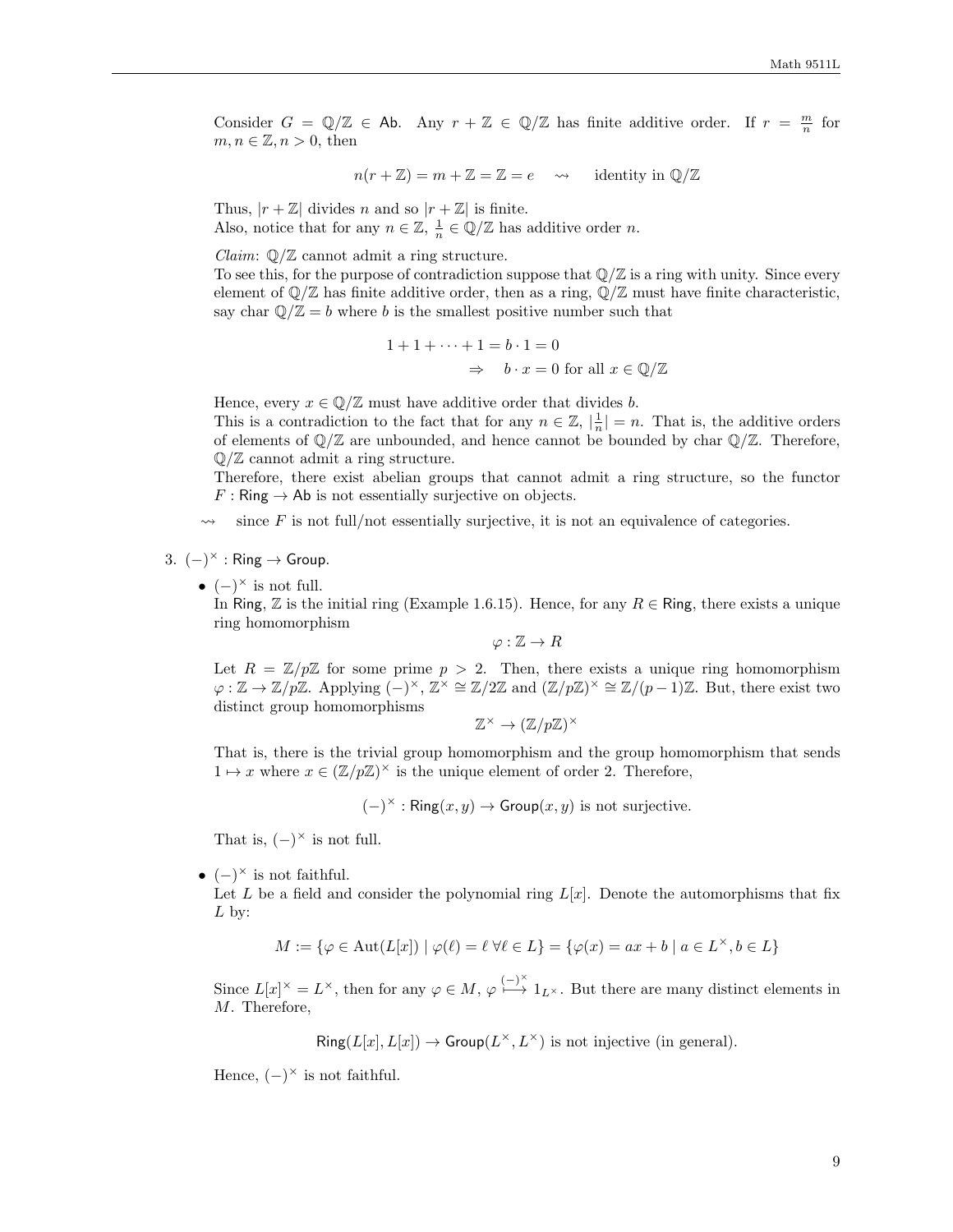•  $(-)^{\times}$  is not essentially surjective.

 $(-)^{\times}$  is not essentially surjective because  $\mathbb{Z}/5\mathbb{Z}$  is not isomorphic to the group of units of any unital ring in Ring.

For the purpose of contradiction, suppose  $R \in \mathsf{Ring}$  is a ring with unity such that  $|R^{\times}| = 5$ . If 1 denotes the unital element, it follows that  $(-1) \in R^{\times}$  as well. If  $1 \neq -1$ , then it would follow that  $|R^{\times}|$  is even. Since  $|R^{\times}| = 5$  is odd, then it follows that  $1 = -1$ . That is, R contains a subfield isomorphic to  $\mathbb{Z}/2\mathbb{Z}$ .

If char  $R \neq 2$ , then for any  $u \in R^{\times}$ , there exists  $-u \in R^{\times}$  and if  $u = -u$ , then  $|R^{\times}|$  is either infinite or even. Since  $|R^{\times}| = 5$ , it follows that char  $R = 2$ .

Now, char  $R = 2$  implies that R may contain subfields of characteristic 2. None of these subfields can contain transcendentals since  $|R^{\times}|$  is finite. Also, none of these subfields can be larger than  $\mathbb{Z}/2\mathbb{Z}$  since such a subfield would contain a  $(2^{n} - 1)^{st}$  root of unity, and  $2^n - 1 \mid 5 \Leftrightarrow n = 1.$ 

Thus, char R = 2 and the only subfields of characteristic 2 are  $\mathbb{Z}/2\mathbb{Z}$ . Now, let  $u \in R^{\times}$  be arbitrary. That is,  $u^5 = 1$  and hence the subgroup generated by u has order 5:

 $|\langle u \rangle| = 5$ 

and  $u$  has 5 units. Also,

*Claim:* char  $R = 2$ .

$$
\langle u \rangle \cong \mathbb{Z}/2\mathbb{Z}[x]/\langle f(x) \rangle
$$

where  $f(x) | x^5 - 1$ . Since  $x^5 - 1$  is the product of distinct irreducibles, then we have the following cases:

i. 
$$
f(x) = x - 1 \quad \leadsto \quad \langle u \rangle \cong \mathbb{Z}/2\mathbb{Z}
$$
 (1 unit)

ii. 
$$
f(x) = \frac{x^5 - 1}{x - 1}
$$
  $\leadsto$   $\langle u \rangle \cong \mathbb{F}_{16} \text{ (15 units)}$ 

iii.  $f(x) = x^5 - 1 \longrightarrow \langle u \rangle \cong \mathbb{Z}/2\mathbb{Z} \times \mathbb{F}_{16}$  (15 units)

In all cases,  $|R^{\times}| = 5$  does not hold. This is a contradiction.

Therefore, there does not exist a ring  $R \in \mathsf{Ring}$  with group of units isomorphic to  $\mathbb{Z}/5\mathbb{Z}$ . Hence,  $(-)^{\times}$  is not essentially surjective.

 $\rightarrow$  since  $(-)^{\times}$  is not full/not faithful/not essentially surjective, it is not an equivalence of categories.

#### 4. Ring  $\hookrightarrow$  Rng.

• Ring  $\hookrightarrow$  Rng is not full.

In Ring, by Example 1.6.15, Z is the initial object. That is, for every  $R \in \text{Ring}$ , there exists a unique ring homomorphism  $\mathbb{Z} \to R$ . On the other hand, in Rng, there exist 2 homomorphisms  $\mathbb{Z} \to R$ : the trivial (zero) homomorphism and the non-trivial homomorphism from Ring. Thus,  $Ring \hookrightarrow$  Rng is not full (not surjective on hom-sets).

• Ring  $\hookrightarrow$  Rng is faithful.

If  $\varphi = \psi \in \text{Ring}$ , then clearly  $\varphi = \psi$  as ring homomorphisms in Rng. Hence, Ring  $\hookrightarrow$  Rng is injective on hom-sets, so it is faithful.

- Ring  $\hookrightarrow$  Rng is not essentially surjective. As an arbitrary ring without unity is not isomorphic to a ring with unity, then Ring  $\hookrightarrow$  Rng is not essentially surjective.
- since Ring  $\hookrightarrow$  Rng is not full/not essentially surjective, it is not an equivalence of categories.
- 5. Field  $\hookrightarrow$  Ring.
	- Field  $\hookrightarrow$  Ring is fully faithful.
		- The inclusion is injective on objects. Also, any field homomorphism is also a ring homomorphism, so Field is a full subcategory of Ring. Hence, Field  $\rightarrow$  Ring is fully faithful.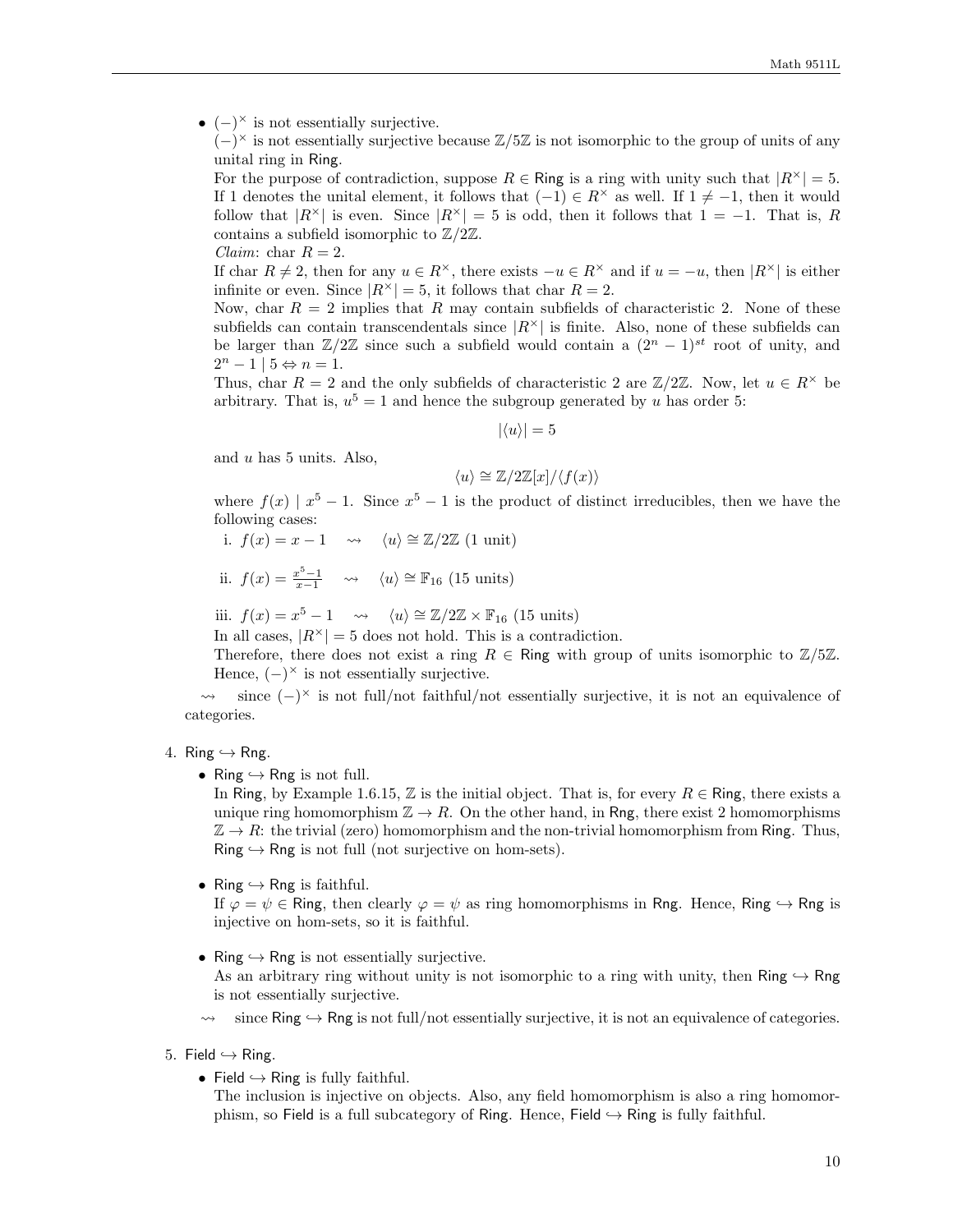• Field  $\hookrightarrow$  Ring is not essentially surjective.

There exist rings that are not isomorphic to any field.

 $\rightarrow$  since Field  $\rightarrow$  Ring is not essentially surjective, it is not an equivalence of categories.

## 6. Mod $_R \rightarrow$  Ab.

Denote  $G : \mathsf{Mod}_R \to \mathsf{Ab}.$ 

•  $G$  is not full.

Let  $R$  be an arbitrary unital ring. Viewing  $R$  as an  $R$ -module, then an  $R$ -module homomorphism  $\varphi : R \to R$  is uniquely determined by  $\varphi(1)$ . That is, End<sub>R</sub> $R \cong R$ . In general, group homomorphisms  $R \to R$  are only uniquely determined by the image of one element when the group is free. Hence, G is not full.

•  $G$  is faithful.

Let  $\varphi : M \to N$  be an arbitrary R-module homomorphism in Mod<sub>R</sub>. Then,  $\varphi$  is a group homomorphism of abelian groups with additional structure. Hence, if  $\varphi \neq \psi \in \mathsf{Mod}_R$ , then  $G\varphi \neq G\psi$  in Ab. That is,  $\varphi \neq \psi$  in Ab. Hence, G is injective on hom-sets, so G is faithful.

•  $G$  is essentially surjective.

Let R be any unital ringand  $H \in \mathsf{Ab}$  any abelian group. Define  $H_R$  by the R-action given by

$$
r \cdot h = h \text{ for all } r \in R, h \in H
$$

Then,  $H_R$  is an R-module and clearly  $G(H_R) = H$ . Hence, G is essentially surjective.

since  $G$  is not full (in general), it is not an equivalence of categories.